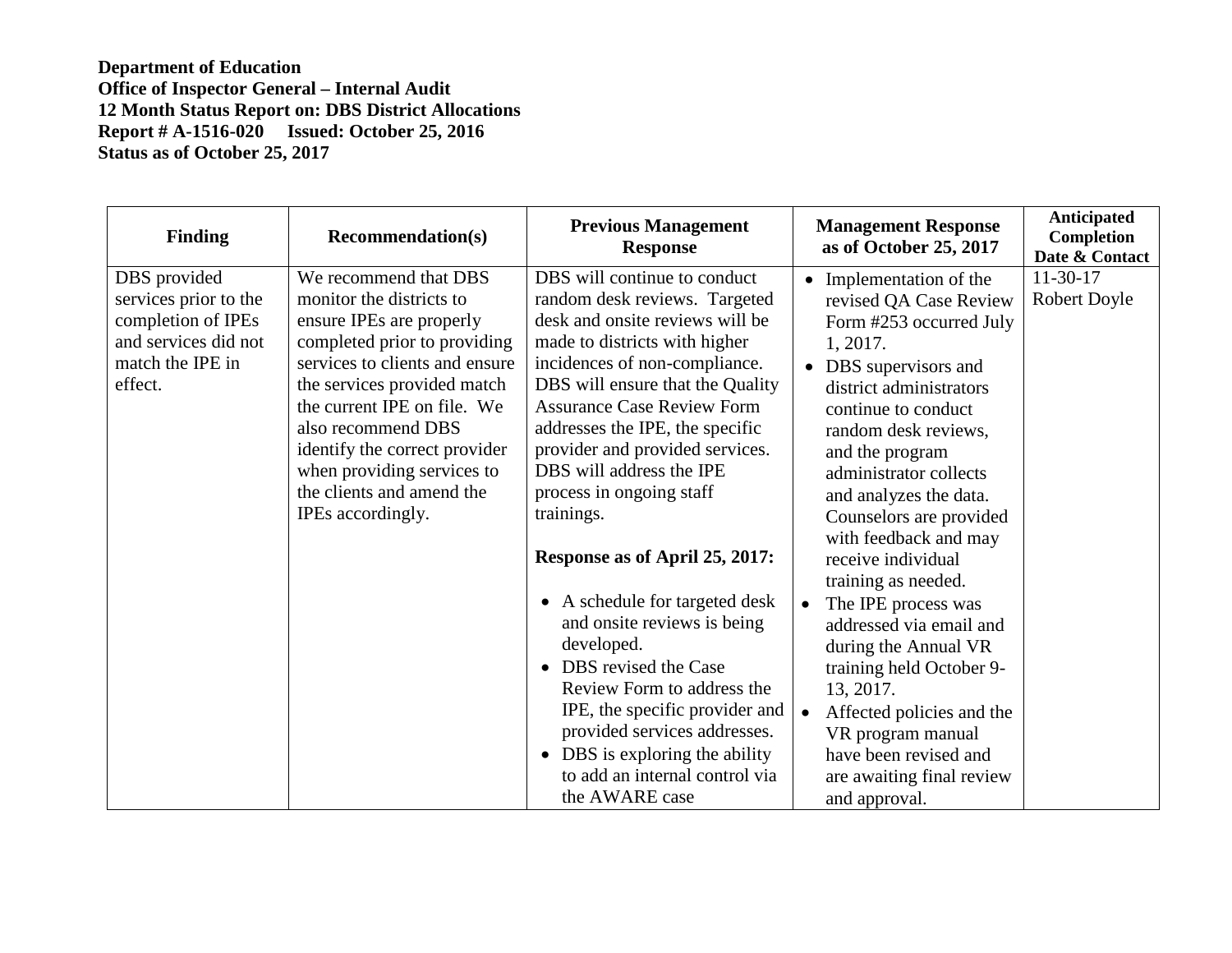| <b>Finding</b>                                                     | <b>Recommendation(s)</b>                                                                                                                                                                                                                    | <b>Previous Management</b><br><b>Response</b>                                                                                                                                                                                                                                                                                                                              | <b>Management Response</b><br>as of October 25, 2017                                                                                                                                                                                                                       | Anticipated<br>Completion<br>Date & Contact |
|--------------------------------------------------------------------|---------------------------------------------------------------------------------------------------------------------------------------------------------------------------------------------------------------------------------------------|----------------------------------------------------------------------------------------------------------------------------------------------------------------------------------------------------------------------------------------------------------------------------------------------------------------------------------------------------------------------------|----------------------------------------------------------------------------------------------------------------------------------------------------------------------------------------------------------------------------------------------------------------------------|---------------------------------------------|
|                                                                    |                                                                                                                                                                                                                                             | management system to<br>restrict the ability to generate<br>authorizations on expired<br>plans, etc.<br>DBS will address the IPE<br>process in ongoing staff<br>trainings. Staff is informed<br>via emails, intranet updates,<br>webinars and/or phone<br>conference calls.<br><b>Anticipated completion</b><br>10/31/2017:<br><b>Robert Doyle</b>                         |                                                                                                                                                                                                                                                                            |                                             |
| Invoices and<br>authorizations were<br>not appropriately<br>signed | We recommend DBS ensure<br>all invoices and<br>authorizations are properly<br>signed in accordance with<br>the VR and CP manual. We<br>also recommend DBS ensure<br>all districts are trained and<br>aware of the approval<br>requirements. | DBS will continue to conduct<br>random desk reviews. Targeted<br>desk and onsite reviews will be<br>made to districts with higher<br>incidences of non-compliance.<br>DBS will ensure that the Quality<br><b>Assurance Case Review Form</b><br>addresses the invoice and<br>authorization approval process<br>(required signature in designated<br>area on the invoice and | Implementation of the<br>revised QA Case Review<br>Form #253 occurred July<br>1, 2017.<br>The Program<br>$\bullet$<br>Administrator collects<br>and analyzes data on a<br>quarterly basis.<br>• Data collected is used to<br>prioritize onsite training<br>and monitoring. | $11-30-17$<br><b>Robert Doyle</b>           |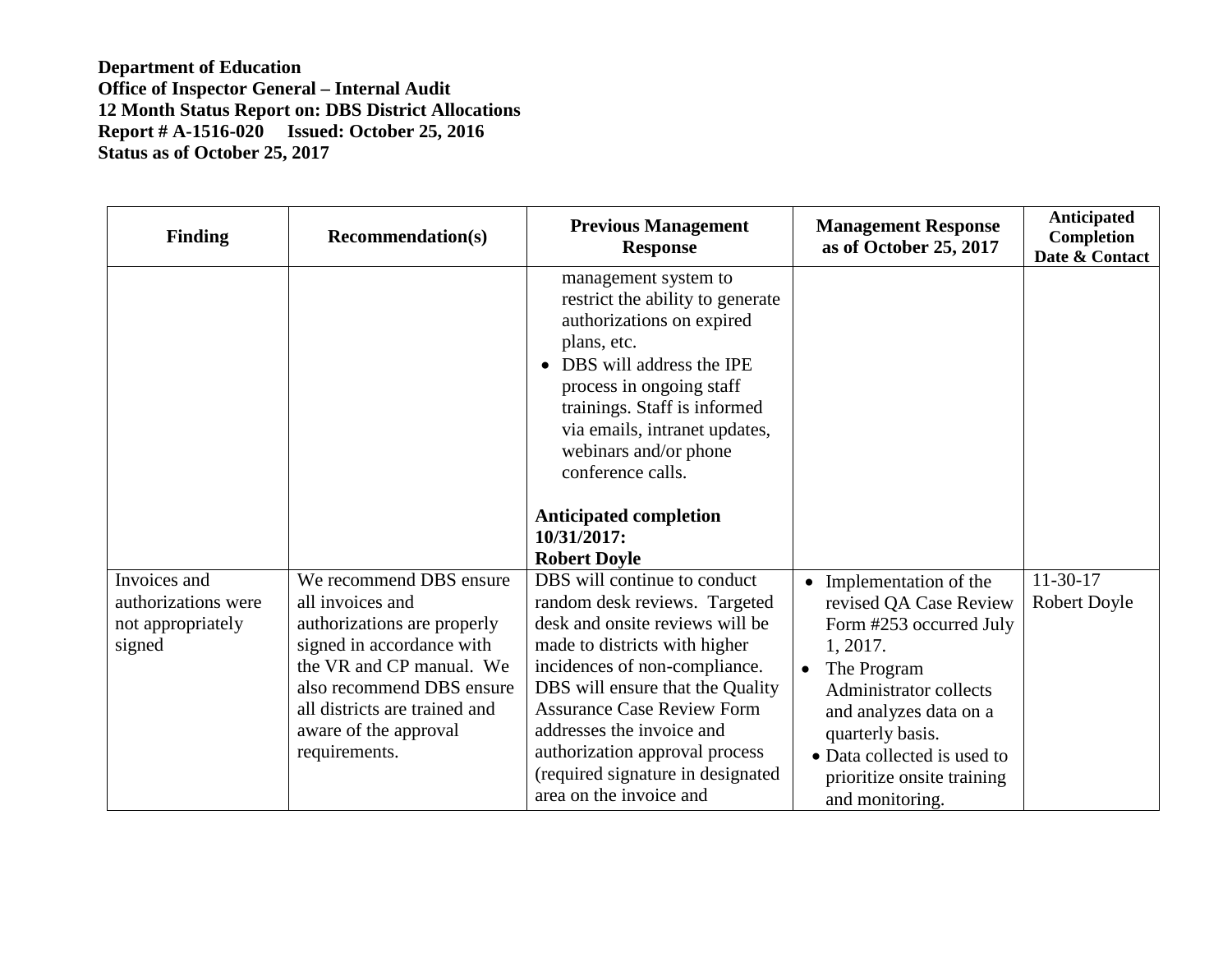| <b>Finding</b> | <b>Recommendation(s)</b> | <b>Previous Management</b><br><b>Response</b>                                                                                                                                                                                                                                                                                                                                                                                                                                                                                                                         | <b>Management Response</b><br>as of October 25, 2017                                                                                                       | <b>Anticipated</b><br>Completion<br>Date & Contact |
|----------------|--------------------------|-----------------------------------------------------------------------------------------------------------------------------------------------------------------------------------------------------------------------------------------------------------------------------------------------------------------------------------------------------------------------------------------------------------------------------------------------------------------------------------------------------------------------------------------------------------------------|------------------------------------------------------------------------------------------------------------------------------------------------------------|----------------------------------------------------|
|                |                          | authorization). DBS will address<br>the invoice and authorization<br>process in ongoing staff training.                                                                                                                                                                                                                                                                                                                                                                                                                                                               | • Affected policies, the<br>VR program manual<br>and the Children's<br>program manual have                                                                 |                                                    |
|                |                          | Response as of April 25, 2017:<br>• A schedule for targeted desk<br>and onsite reviews is being<br>developed.<br>• DBS revised the Case<br>Review Form to address the<br>invoice and approval process.<br>• DBS will revise the VR and<br>CP manuals to include an<br>internal control for<br>delegations of authority in<br>order to ensure services are<br>provided timely.<br>• DBS will address the invoice<br>and authorization process in<br>ongoing staff trainings. Staff<br>is informed via emails,<br>intranet updates, webinars<br>and/or phone conference | been revised and are<br>awaiting final approval.<br>• The invoice process<br>was addressed during<br>the Annual VR training<br>held October 9-13,<br>2017. |                                                    |
|                |                          | calls.                                                                                                                                                                                                                                                                                                                                                                                                                                                                                                                                                                |                                                                                                                                                            |                                                    |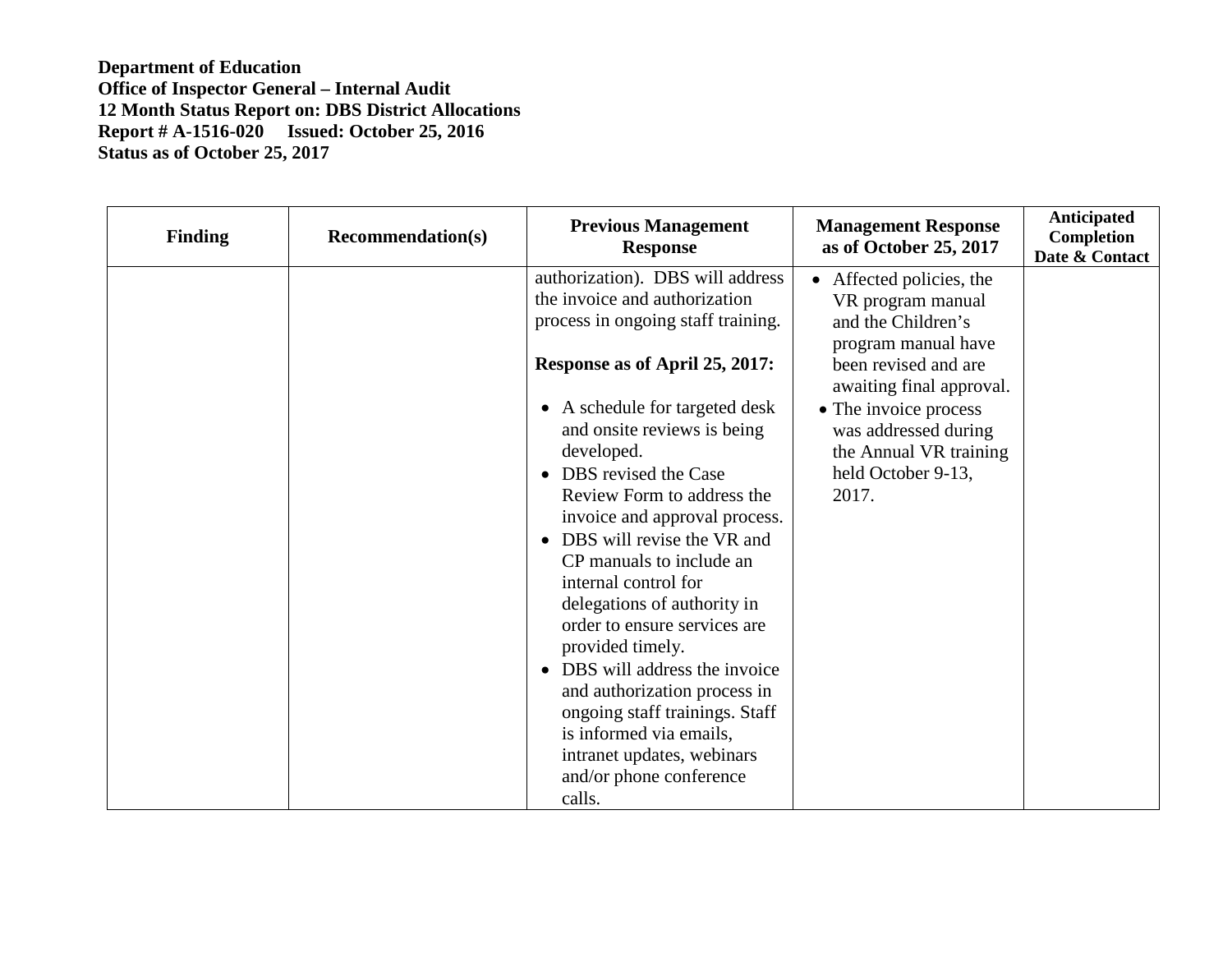| <b>Finding</b>                                                                                     | <b>Recommendation(s)</b>                                                                                                                                                                                                                         | <b>Previous Management</b><br><b>Response</b>                                                                                                                                                                                                                                                                                                                                                                                                                                                                                                                                                                                     | <b>Management Response</b><br>as of October 25, 2017                                                                                                                                                                                                                                                                                                                                                                                                                                                                                                                                              | Anticipated<br>Completion<br>Date & Contact |
|----------------------------------------------------------------------------------------------------|--------------------------------------------------------------------------------------------------------------------------------------------------------------------------------------------------------------------------------------------------|-----------------------------------------------------------------------------------------------------------------------------------------------------------------------------------------------------------------------------------------------------------------------------------------------------------------------------------------------------------------------------------------------------------------------------------------------------------------------------------------------------------------------------------------------------------------------------------------------------------------------------------|---------------------------------------------------------------------------------------------------------------------------------------------------------------------------------------------------------------------------------------------------------------------------------------------------------------------------------------------------------------------------------------------------------------------------------------------------------------------------------------------------------------------------------------------------------------------------------------------------|---------------------------------------------|
| Maintenance requests<br>did not include the<br>required needs<br>assessments and<br>request forms. | We recommend DBS ensure<br>all required maintenance<br>forms and needs assessments<br>are completed in accordance<br>with the CFR and VR<br>manual. We also<br>recommend DBS reiterate<br>the needs assessment<br>requirements to the districts. | DBS will continue to conduct<br>random desk reviews. Targeted<br>desk and onsite reviews will be<br>made to districts with higher<br>incidences of non-compliance.<br>DBS will revise the Case Review<br>Form to reflect monitoring as it<br>applies to maintenance requests.<br>DBS will ensure that the needs<br>assessments are applied to the<br>appropriate maintenance<br>services. In addition, DBS<br>Client Services will work to<br>clarify related policies and<br>procedures. DBS will address<br>the maintenance request/needs<br>assessment process in ongoing<br>staff training.<br>Response as of April 25, 2017: | The #264 Maintenance<br>$\bullet$<br><b>Authorization Procedure</b><br>Checklist and review<br>process, which includes<br>a section on maintenance<br>requests, was created<br>and was implemented<br>July 1, 2017.<br>Data collected from case<br>reviews and<br>authorization reviews<br>will be used to prioritize<br>onsite reviews for<br>districts.<br>This data will also be<br>$\bullet$<br>used to focus training on<br>specific areas included<br>under "Fiscal<br>Management and<br>Authorizations" during<br>the Annual VR training<br>October 9-13, 2017.<br>Staff was also informed | $11-30-17$<br><b>Robert Doyle</b>           |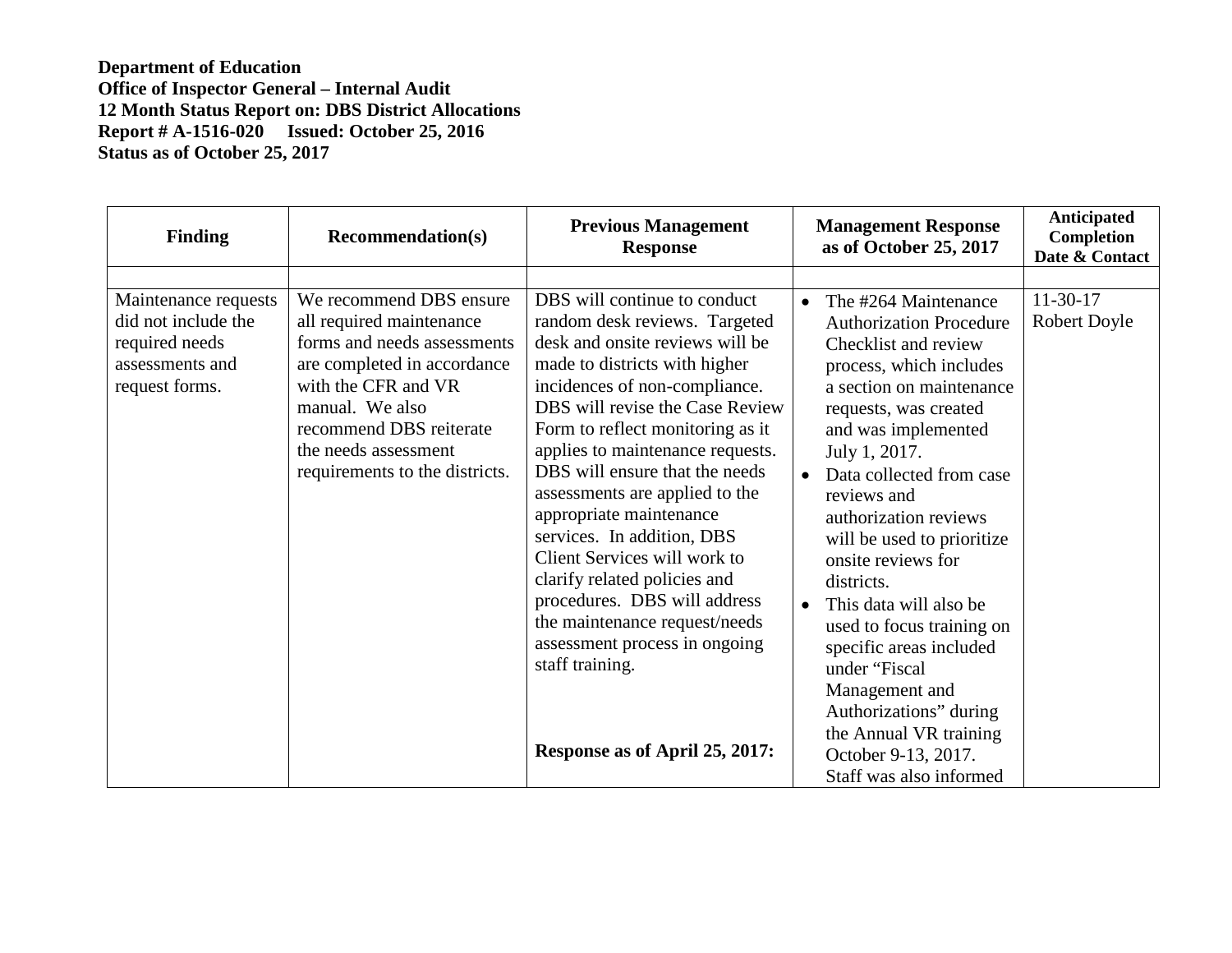| <b>Finding</b> | <b>Recommendation(s)</b> | <b>Previous Management</b><br><b>Response</b>                                                                                                                                                                                                                                                                                                                                                                                                                                                                                                                                                                                                                           | <b>Management Response</b><br>as of October 25, 2017 | <b>Anticipated</b><br><b>Completion</b><br>Date & Contact |
|----------------|--------------------------|-------------------------------------------------------------------------------------------------------------------------------------------------------------------------------------------------------------------------------------------------------------------------------------------------------------------------------------------------------------------------------------------------------------------------------------------------------------------------------------------------------------------------------------------------------------------------------------------------------------------------------------------------------------------------|------------------------------------------------------|-----------------------------------------------------------|
|                |                          | • A schedule for targeted desk<br>and onsite reviews is being<br>developed.<br>DBS revised the Case<br>Review Form to reflect<br>monitoring as it applies to<br>maintenance requests.<br>DBS will ensure that the<br>needs assessments are<br>applied to the appropriate<br>maintenance services, and<br>documentation is scanned<br>into AWARE. In addition,<br><b>DBS Client Services will</b><br>work to clarify related<br>policies and procedures.<br>• DBS will address the<br>maintenance request/needs<br>assessment process in<br>ongoing staff trainings. Staff<br>is informed via emails,<br>intranet updates, webinars<br>and/or phone conference<br>calls. | on the maintenance<br>process via email.             |                                                           |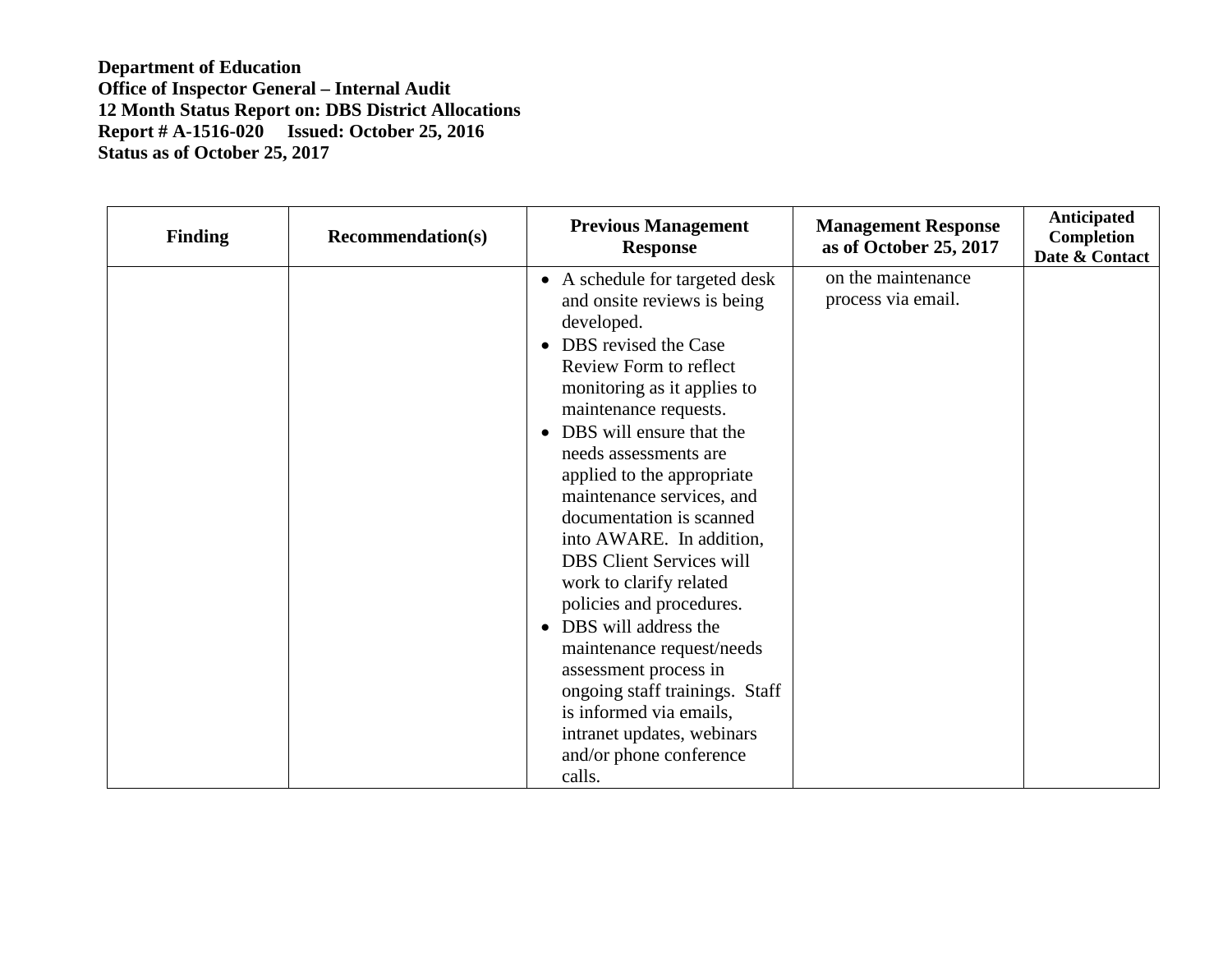| <b>Finding</b>                                                                                       | <b>Recommendation(s)</b>                                                                                                                                                                          | <b>Previous Management</b><br><b>Response</b>                                                                                                                                                                                                                                                                                                                                                                                                                                                                                                                                                  | <b>Management Response</b><br>as of October 25, 2017                                                                                                                                                                                                                                                                                                                                                                       | Anticipated<br>Completion<br>Date & Contact |
|------------------------------------------------------------------------------------------------------|---------------------------------------------------------------------------------------------------------------------------------------------------------------------------------------------------|------------------------------------------------------------------------------------------------------------------------------------------------------------------------------------------------------------------------------------------------------------------------------------------------------------------------------------------------------------------------------------------------------------------------------------------------------------------------------------------------------------------------------------------------------------------------------------------------|----------------------------------------------------------------------------------------------------------------------------------------------------------------------------------------------------------------------------------------------------------------------------------------------------------------------------------------------------------------------------------------------------------------------------|---------------------------------------------|
| Maintenance                                                                                          | We recommend that the                                                                                                                                                                             | <b>Anticipated completion</b><br>10/31/2017:<br><b>Robert Doyle</b><br>DBS will reinforce the need to                                                                                                                                                                                                                                                                                                                                                                                                                                                                                          | The #264 Maintenance                                                                                                                                                                                                                                                                                                                                                                                                       | $11-30-17$                                  |
| payments were used<br>for unallowable<br>services and were<br>paid to clients instead<br>of vendors. | department strengthen their<br>controls and monitoring of<br>maintenance payments to<br>ensure payments are only<br>made for allowable services<br>and paid directly to vendors<br>when possible. | directly pay vendors for client<br>maintenance payments when<br>possible. DBS will develop a<br>form to ensure supervisory<br>review and approval of<br>maintenance paid to clients, and<br>will develop a quarterly<br>summary report for management<br>review of such payments. DBS<br>Client Services will require staff<br>to submit justification in<br>AWARE when directly paying<br>clients for purchases outside of<br>MyFloridaMarketPlace. DBS<br>will ensure that the Quality<br><b>Assurance Case Review form</b><br>addresses allowable services<br>paid directly to vendors. DBS | Authorization<br>Procedure Checklist and<br>review process, which<br>includes a section on<br>maintenance requests,<br>was created and was<br>implemented July 1,<br>2017.<br>Data collected from<br>Case Reviews and<br><b>Authorization Reviews</b><br>will be used to prioritize<br>onsite reviews for<br>districts.<br>This data will also be<br>used to focus training<br>on specific areas<br>included under "Fiscal | <b>Robert Doyle</b>                         |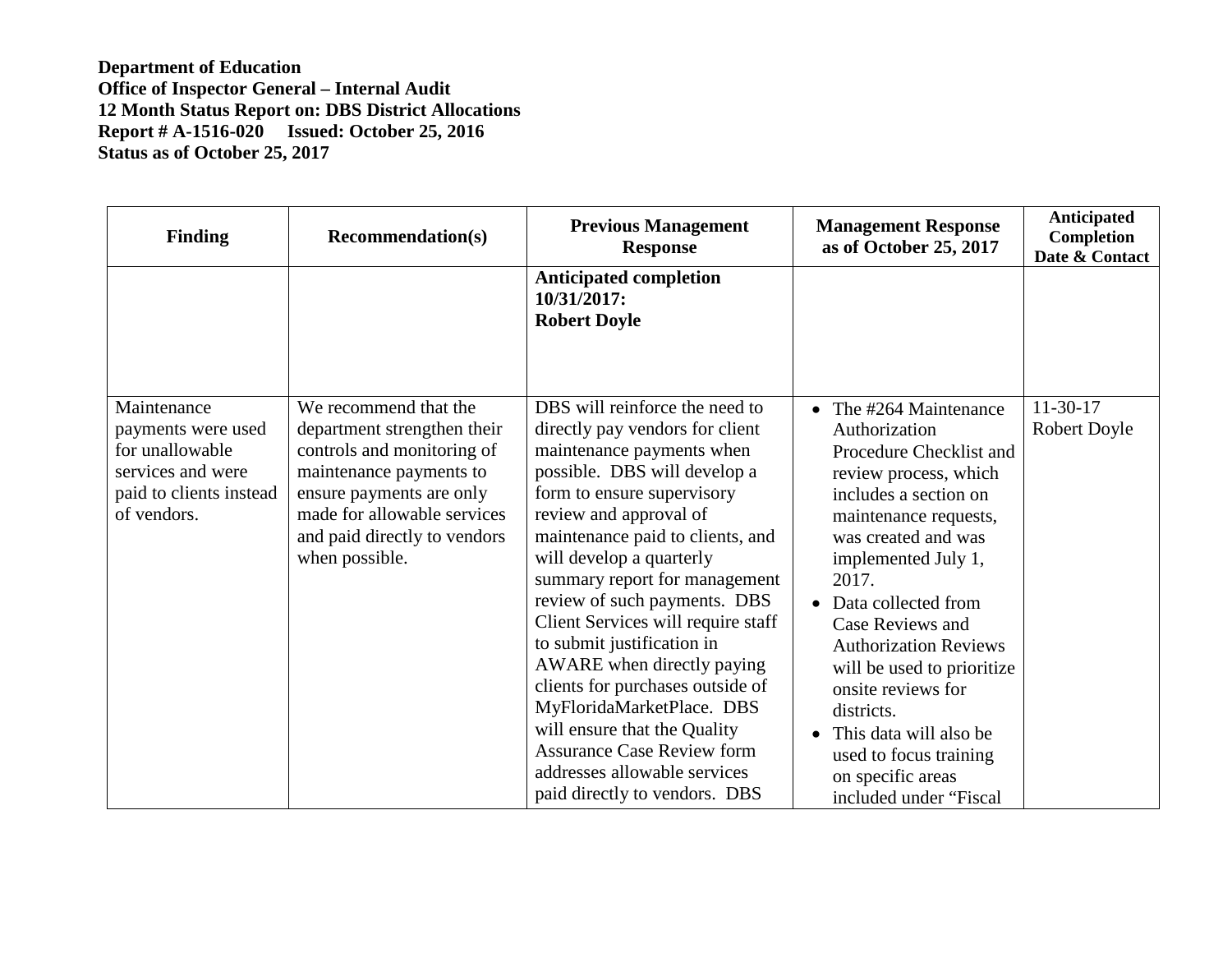| <b>Finding</b> | <b>Recommendation(s)</b> | <b>Previous Management</b><br><b>Response</b>                                                                                                                                                                                                                                                                                                                                                                                                                              | <b>Management Response</b><br>as of October 25, 2017                                      | Anticipated<br>Completion<br>Date & Contact |
|----------------|--------------------------|----------------------------------------------------------------------------------------------------------------------------------------------------------------------------------------------------------------------------------------------------------------------------------------------------------------------------------------------------------------------------------------------------------------------------------------------------------------------------|-------------------------------------------------------------------------------------------|---------------------------------------------|
|                |                          | will address the maintenance<br>request/allowable services<br>process in ongoing staff training.                                                                                                                                                                                                                                                                                                                                                                           | Management and<br>Authorizations" during<br>the Annual VR training<br>October 9-13, 2017. |                                             |
|                |                          | Response as of April 25, 2017:<br>DBS will reinforce the need<br>to directly pay vendors for<br>client maintenance payments<br>when possible<br>• DBS revised the<br>"Maintenance Authorization"<br>Procedure Checklist" to<br>ensure supervisory review<br>and approval of client<br>maintenance payments.<br>• DBS staff will be required to<br>submit justification in<br>AWARE (case note) when<br>paying clients for purchases<br>outside of<br>MyFloridaMarketPlace. | Staff was also informed<br>on the maintenance<br>process via email.                       |                                             |
|                |                          | The Case Review Form<br>addresses allowable services<br>paid directly to vendors.                                                                                                                                                                                                                                                                                                                                                                                          |                                                                                           |                                             |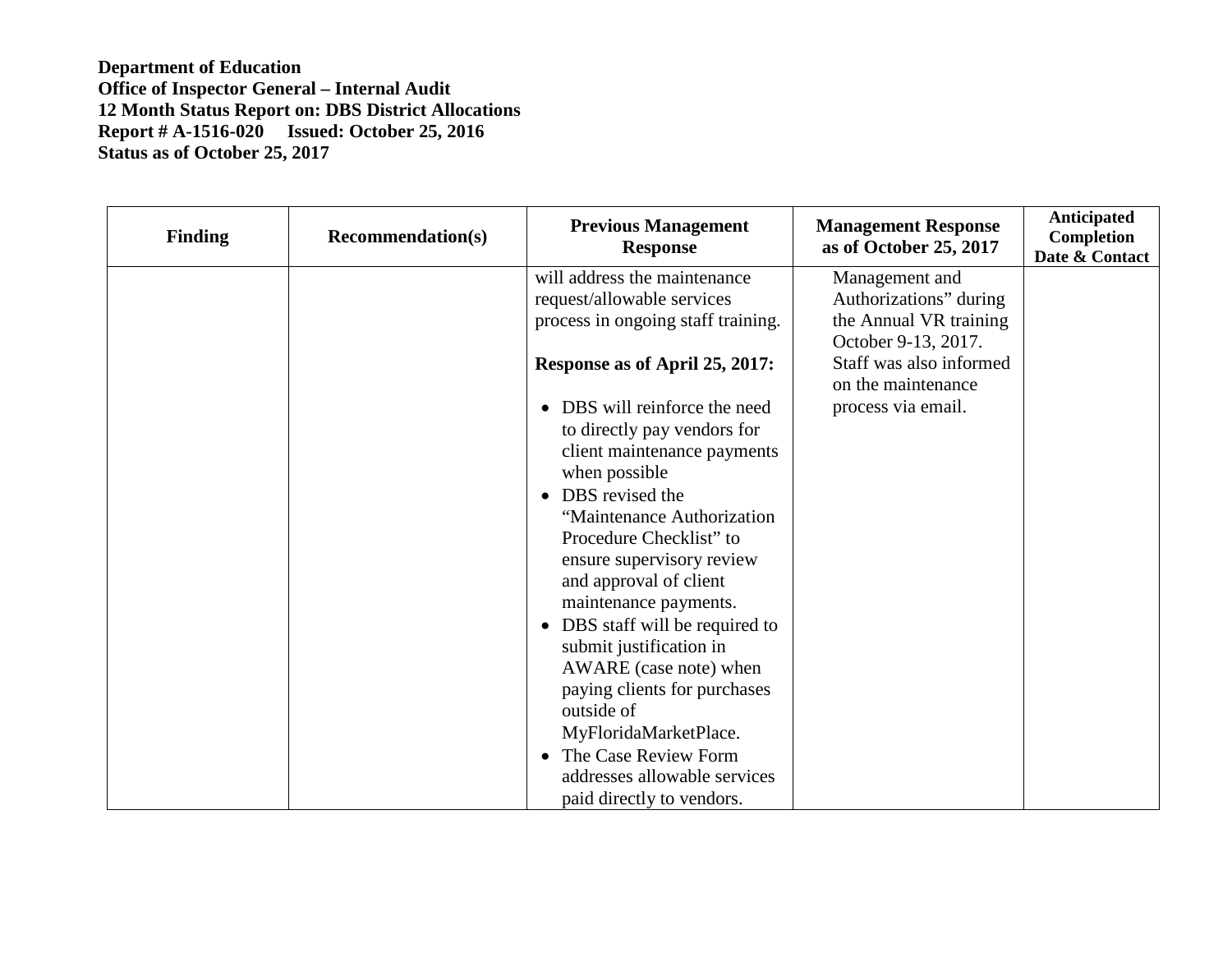| <b>Finding</b>                                                                                           | <b>Recommendation(s)</b>                                                                                                                                                                                                                                                                                                 | <b>Previous Management</b><br><b>Response</b>                                                                                                                                                                                                                                                                                                                               | <b>Management Response</b><br>as of October 25, 2017                                                                                                                                                                                                             | Anticipated<br>Completion<br>Date & Contact |
|----------------------------------------------------------------------------------------------------------|--------------------------------------------------------------------------------------------------------------------------------------------------------------------------------------------------------------------------------------------------------------------------------------------------------------------------|-----------------------------------------------------------------------------------------------------------------------------------------------------------------------------------------------------------------------------------------------------------------------------------------------------------------------------------------------------------------------------|------------------------------------------------------------------------------------------------------------------------------------------------------------------------------------------------------------------------------------------------------------------|---------------------------------------------|
|                                                                                                          |                                                                                                                                                                                                                                                                                                                          | • DBS will address the<br>maintenance<br>request/allowable services<br>process in ongoing staff<br>training. Staff is informed<br>via emails, intranet updates,<br>webinars and/or phone<br>conference calls.<br><b>Anticipated completion</b><br>10/31/2017<br><b>Robert Doyle</b>                                                                                         |                                                                                                                                                                                                                                                                  |                                             |
| Equipment forms<br>were not completed<br>and signed when the<br>client received<br>assistive technology. | We recommend DBS ensure<br>the Client Equipment<br><b>Inventory and Receipt Form</b><br>$#108$ is completed and<br>signed by all parties when<br>the client receives assistive<br>technology or when DBS<br>reclaims possession in<br>accordance with the manual.<br>We also recommend that<br>DBS include the equipment | DBS will continue to conduct<br>random desk reviews. Targeted<br>desk and onsite reviews will be<br>made to districts with higher<br>incidences of non-compliance.<br>DBS will ensure that the Quality<br><b>Assurance Case Review Form</b><br>addresses the Client Equipment<br><b>Inventory and Receipt Form</b><br>#108. DBS will address the<br>equipment inventory and | • The $\#264$ Authorization<br>Procedure Checklist and<br>review process, which<br>includes a section on<br>equipment (refers to Form<br>$#108$ , has been created<br>and was implemented<br>July 1, 2017.<br>Data collected from these<br>forms will be used to | $11-30-17$<br><b>Robert Doyle</b>           |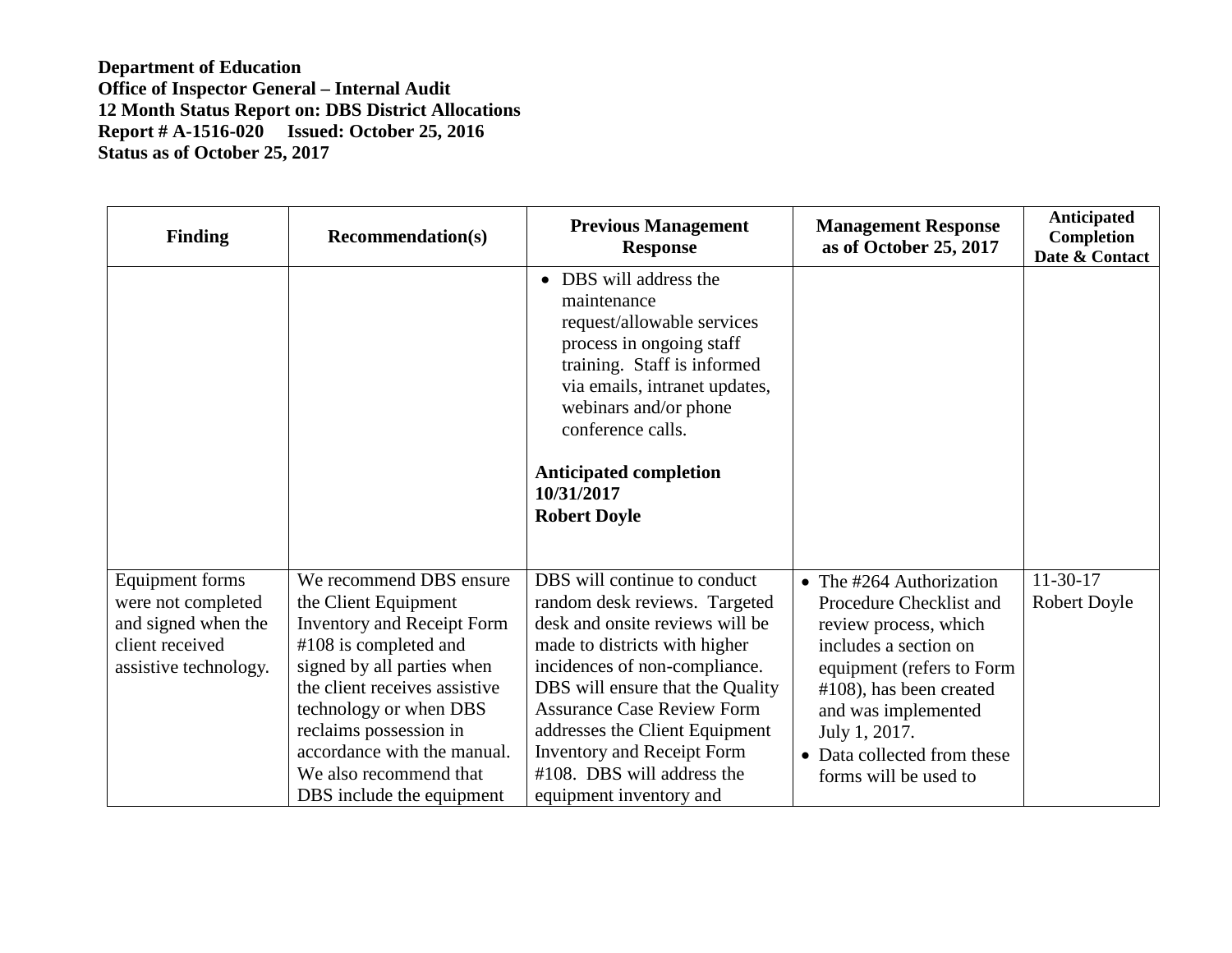| <b>Finding</b> | <b>Recommendation(s)</b>                                                      | <b>Previous Management</b><br><b>Response</b>                                                                                                                                                                                                                                                                                                                                                                                                                                                                                                                                                                                   | <b>Management Response</b><br>as of October 25, 2017                                                                                                                                                                                                                                                                                                                                                                                                                                    | Anticipated<br>Completion<br>Date & Contact |
|----------------|-------------------------------------------------------------------------------|---------------------------------------------------------------------------------------------------------------------------------------------------------------------------------------------------------------------------------------------------------------------------------------------------------------------------------------------------------------------------------------------------------------------------------------------------------------------------------------------------------------------------------------------------------------------------------------------------------------------------------|-----------------------------------------------------------------------------------------------------------------------------------------------------------------------------------------------------------------------------------------------------------------------------------------------------------------------------------------------------------------------------------------------------------------------------------------------------------------------------------------|---------------------------------------------|
|                | threshold amount in the<br>policies and procedures for<br>equipment form 108. | documentation process<br>(AWARE) in ongoing staff<br>training by emphasizing DBS<br>Policy 6.07 which addresses the<br>procedures for equipment<br>purchases and threshold<br>amounts.<br>Response as of April 25, 2017:<br>• A schedule for targeted desk<br>and onsite reviews is being<br>developed.<br>• DBS updated the Case<br>Review Form. DBS will<br>update the Client Equipment<br><b>Inventory and Receipt Form</b><br>#108.<br>DBS will update Policy 6.07<br>to include the equipment<br>threshold amount.<br>DBS will address the<br>equipment inventory and<br>documentation process<br>(AWARE) in ongoing staff | prioritize onsite reviews<br>for districts.<br>• Provided overview to<br>staff on statewide call<br>4/13/2017. Emailed<br>memos to staff $4/17/2017$ ;<br>• This data will also be<br>used to focus training on<br>specific areas included<br>under "Fiscal<br>Management and<br>Authorizations" during<br>the Annual VR training<br>held October 9-13, 2017.<br>• Affected policy #6.07 and<br>the VR program manual<br>have been revised are<br>pending final review and<br>approval. |                                             |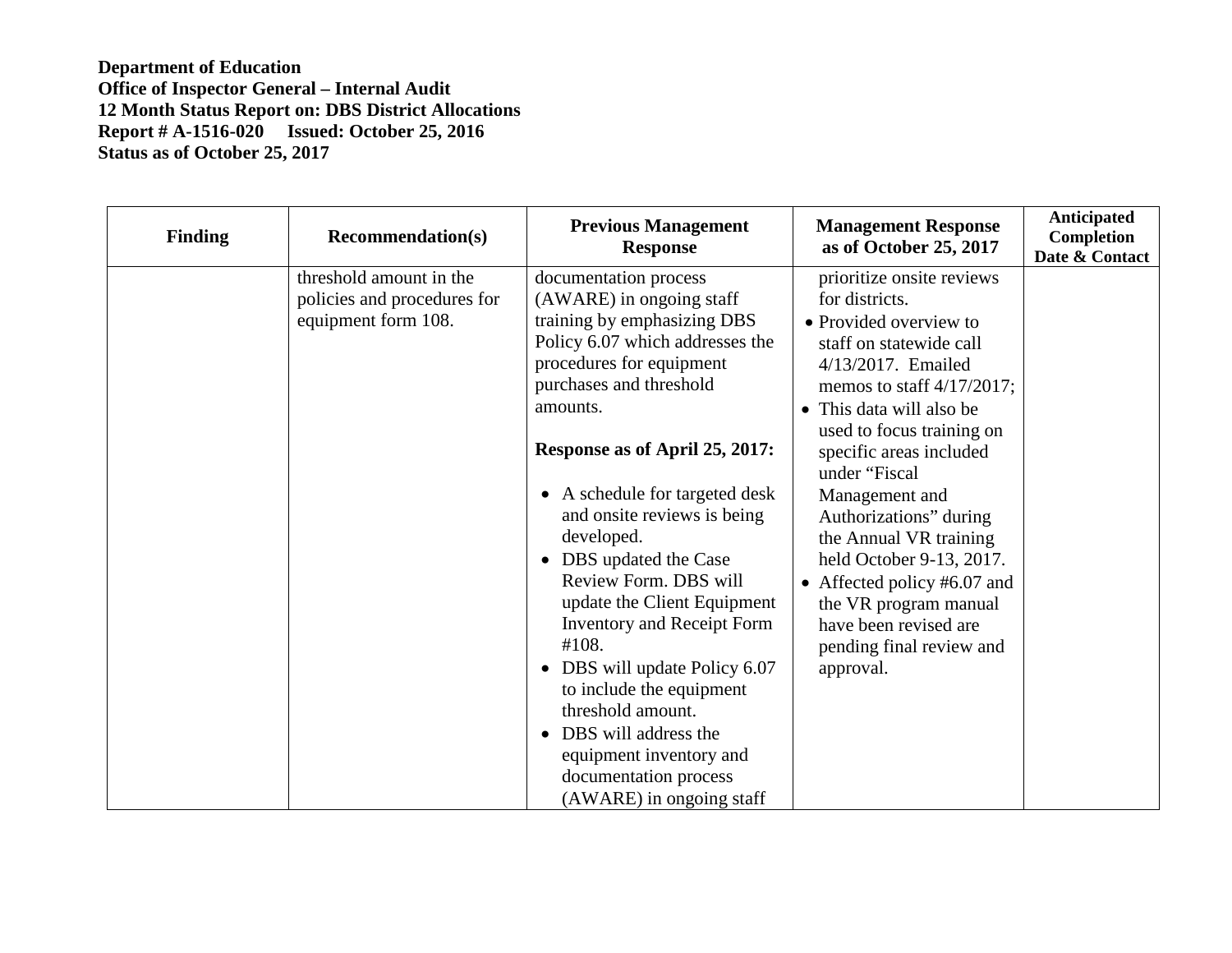| <b>Finding</b>                                                                                                      | <b>Recommendation(s)</b>                                                                                                                                                                                                                                                                                                                                                                                                              | <b>Previous Management</b><br><b>Response</b>                                                                                                                                                                                                                                                                                                                                                                                                                                                              | <b>Management Response</b><br>as of October 25, 2017                                                                                                                                                                                                                                                                                                               | Anticipated<br><b>Completion</b><br>Date & Contact |
|---------------------------------------------------------------------------------------------------------------------|---------------------------------------------------------------------------------------------------------------------------------------------------------------------------------------------------------------------------------------------------------------------------------------------------------------------------------------------------------------------------------------------------------------------------------------|------------------------------------------------------------------------------------------------------------------------------------------------------------------------------------------------------------------------------------------------------------------------------------------------------------------------------------------------------------------------------------------------------------------------------------------------------------------------------------------------------------|--------------------------------------------------------------------------------------------------------------------------------------------------------------------------------------------------------------------------------------------------------------------------------------------------------------------------------------------------------------------|----------------------------------------------------|
|                                                                                                                     |                                                                                                                                                                                                                                                                                                                                                                                                                                       | training. Staff is informed via<br>emails, intranet updates,<br>webinars and/or phone<br>conference calls.<br><b>Anticipated completion</b><br>10/31/2017:<br><b>Robert Doyle</b>                                                                                                                                                                                                                                                                                                                          |                                                                                                                                                                                                                                                                                                                                                                    |                                                    |
| Payments did not<br>include sufficient<br>documentation to<br>support the<br>authorizations and<br>payment requests | We recommend DBS<br>strengthen their policies and<br>procedures to include<br>requirements for supporting<br>documentation in the form of<br>invoices and/or receipts for<br>maintenance payments. In<br>addition, we recommend<br>DBS rehabilitation<br>specialists document their<br>verification of client receipt<br>of services in AWARE. We<br>further recommend DBS<br>perform periodic reviews to<br>ensure payments are made | DBS will continue to conduct<br>random desk reviews. Targeted<br>desk and onsite reviews will be<br>made to districts with higher<br>incidences of non-compliance.<br>DBS revised its VR manual in<br>May 2016 as it applies to Client<br>Services, Policy #9.1 "Fiscal<br>Process and Procedure" to<br>include "will collect receipts"<br>from clients when direct<br>maintenance is provided." DBS<br>will work to revise the current<br>maintenance policy to address<br>efficiency and accountability. | • The $\#264$ Authorization<br>Procedure Checklist and<br>review process was<br>created and was<br>implemented July 1,<br>2017.<br>• Reviews are conducted<br>for each district, each<br>month. The data<br>collected via these forms<br>will be used to focus<br>training on specific areas<br>included under "Fiscal<br>Management and<br>Authorizations" during | $11 - 3 - 17$<br><b>Robert Doyle</b>               |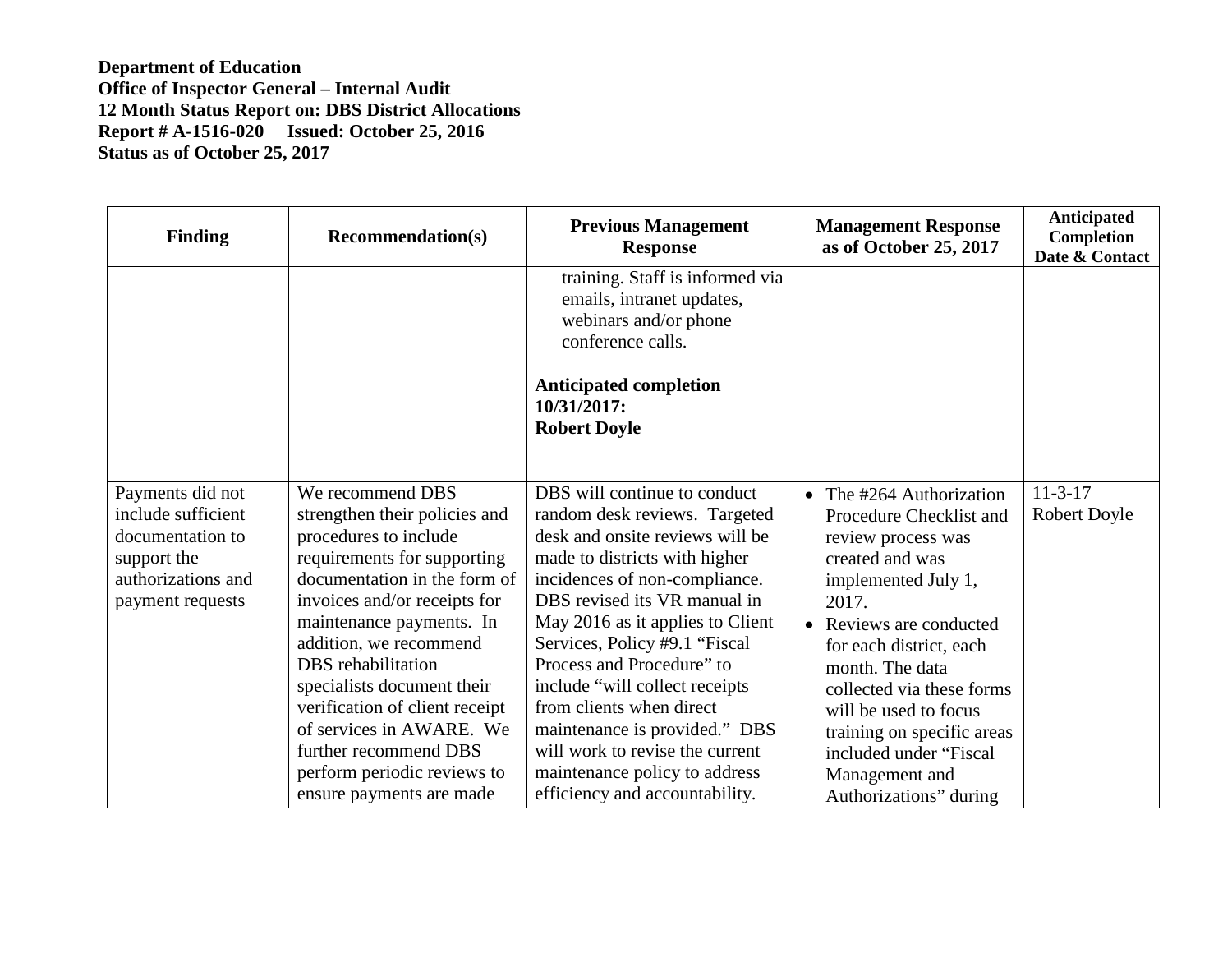| <b>Finding</b> | <b>Recommendation(s)</b>                                                              | <b>Previous Management</b><br><b>Response</b>                                                                                                                                                                                                                                                                                                                                                                                                                                                                                                                                                                        | <b>Management Response</b><br>as of October 25, 2017                                                                                                                                                                                                                                                 | Anticipated<br>Completion<br>Date & Contact |
|----------------|---------------------------------------------------------------------------------------|----------------------------------------------------------------------------------------------------------------------------------------------------------------------------------------------------------------------------------------------------------------------------------------------------------------------------------------------------------------------------------------------------------------------------------------------------------------------------------------------------------------------------------------------------------------------------------------------------------------------|------------------------------------------------------------------------------------------------------------------------------------------------------------------------------------------------------------------------------------------------------------------------------------------------------|---------------------------------------------|
|                | for allowable and necessary<br>services and contain the<br>appropriate documentation. | DBS will address the roles of the<br>Rehab Specialists and the DBS<br>Fiscal Office in documenting<br>and verifying allowable<br>payments by providing ongoing<br>staff training.<br>Response as of April 25, 2017:<br>• A schedule for targeted desk<br>and onsite reviews is being<br>developed.<br>DBS will work to revise the<br>$\bullet$<br>VR manual (directing staff to<br>add supplemental<br>documentation and receipts)<br>and is revising the<br>Maintenance Policy.<br>DBS will address the roles of<br>$\bullet$<br>the Rehab Specialists and the<br>DBS Fiscal Office in<br>documenting and verifying | the Annual VR training<br>held October 9-13, 2017.<br>Provided overview to<br>staff on statewide call<br>4/13/2017. Emailed<br>memos to staff<br>$4/17/2017$ .<br>Affected policies and the<br>$\bullet$<br>VR program manual<br>have been revised and<br>are awaiting final review<br>and approval. |                                             |
|                |                                                                                       | allowable payments by<br>providing ongoing staff                                                                                                                                                                                                                                                                                                                                                                                                                                                                                                                                                                     |                                                                                                                                                                                                                                                                                                      |                                             |